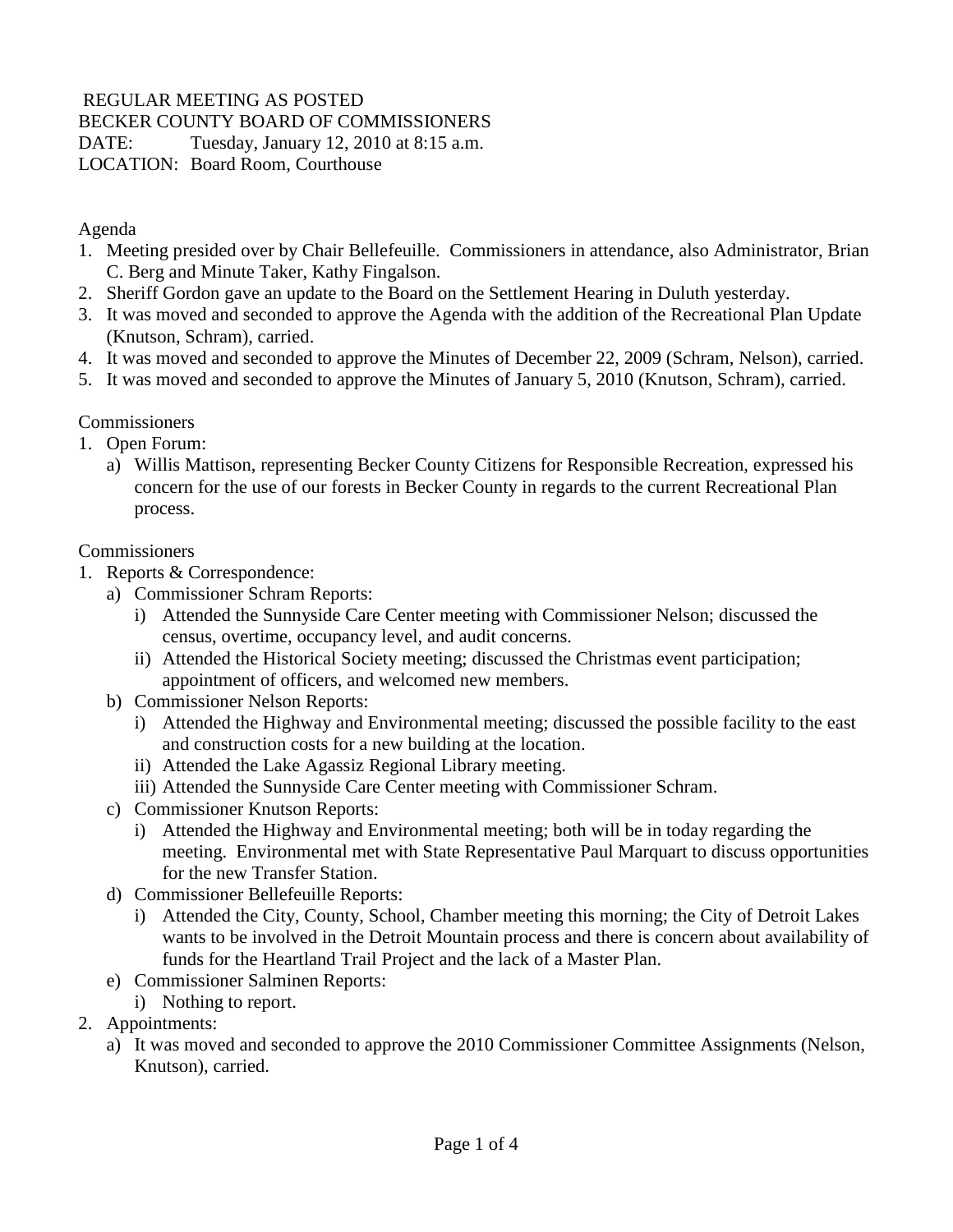Auditor-Treasurer, Mary Hendrickson presented.

- 1. There were no licenses or permits.
- 2. It was moved and seconded to approve Resolution 01-10-1A designating the Detroit Lakes Tribune published on Wednesday as the official county newspaper for 2010 in which the notice and list of real estate taxes remaining delinquent on the first Monday of January 2010 shall be published; the proceedings and other notices of the County Board be published; and the first publication of the financial statement be published and the Frazee Forum is designated as the newspaper which the second publication of the financial statement will be published (Nelson, Schram), carried.

Finance Committee Minutes, Brian Berg presented

- 1. It was moved and seconded to approve the Claims from December 29, 2009 with the addition of five over 90 days claims; Sherry Walz for \$412.94 due to size of claims, Swanson Repair for \$73.06 due to misplaced invoice, Lakeland Mental Health for \$401.00 due to method of reimbursement; Huntington Promotion for \$820.19 due to misplaced invoice; and DM Propane for \$24.69 due to misplaced invoice (Knutson, Nelson), carried.
- 2. It was moved and seconded to approve the Claims from January 8, 2010 with the addition of one over 90 days claim; Harry Salminen for \$296.20, and the Auditor's Warrants for 12/22/09 in the amount of \$222,282.02; 12/29/09 in the amount of \$1,484.63; 12/30/09 in the amount of \$564.00; and 1/05/10 in the amount of \$40,320.87 (Nelson, Salminen), carried.
- 3. The Human Services claims were reviewed and it was recommended to approve as presented.
- 4. It was moved and seconded to approve the Maintenance request to accept the low quote of \$1,195 from Marks Electric for baseboard heaters in the upper floor of the Human Services building (Nelson, Salminen), carried.
- 5. It was moved and seconded to approve the Maintenance request to accept the low quote for the new addition of \$1,390 from Manning Mechanical for new plumbing for the current water softener and to accept the low quote for the original courthouse of \$2,448 from Culligan in Fargo, North Dakota for a water softener and the low quote of \$2,336 from Manning Mechanical for installation (Nelson, Salminen), carried.
- 6. It was recommended by the Finance Committee to approve the Natural Resource Management's request to accept the bid for 2011 seedling production from PRT Dryden.
- 7. It was recommended by the Finance Committee to approve Highway's request to approve the final payment for SAP 03-612-04 & 03-631-09, Resolution 01-10-1C; to approve the transfer of municipal funds to regular funds, Resolution 01-10-1D; to authorize highway construction bids to be advertised, Resolution 01-10-1E; and to authorize the County Engineer to solicit bids for roadside mowing and gravel road maintenance, Resolutions 01-10-1F & 01-10-1G.
- 8. It was recommended by the Finance Committee to approve Human Services' request to purchase two vehicles off the State Bid Listing.
- 9. It was recommended by the Finance Committee approve Environmental's request to continue the process for the incinerator project.
- 10. It was recommended by the Finance Committee to Auditor-Treasurer's request to approve Resolution 01-10-1A for the local newspaper bids.

Natural Resource Management, Mark Lohmeier presented

- 1 . It was moved and seconded to approve the removal from the agenda of Setting Public Oral Auction Dates for Timber Sales, Resolution 01-10-1B (Nelson, Schram), carried.
- 2 . It was moved and seconded to approve the low bid from PRT Dryden for 60,000 Red Pine; 50,000 Jack Pine; and 50,000 White Spruce for a total of \$21,365.00 for tree seedling production for 2011 (Salminen, Knutson), carried.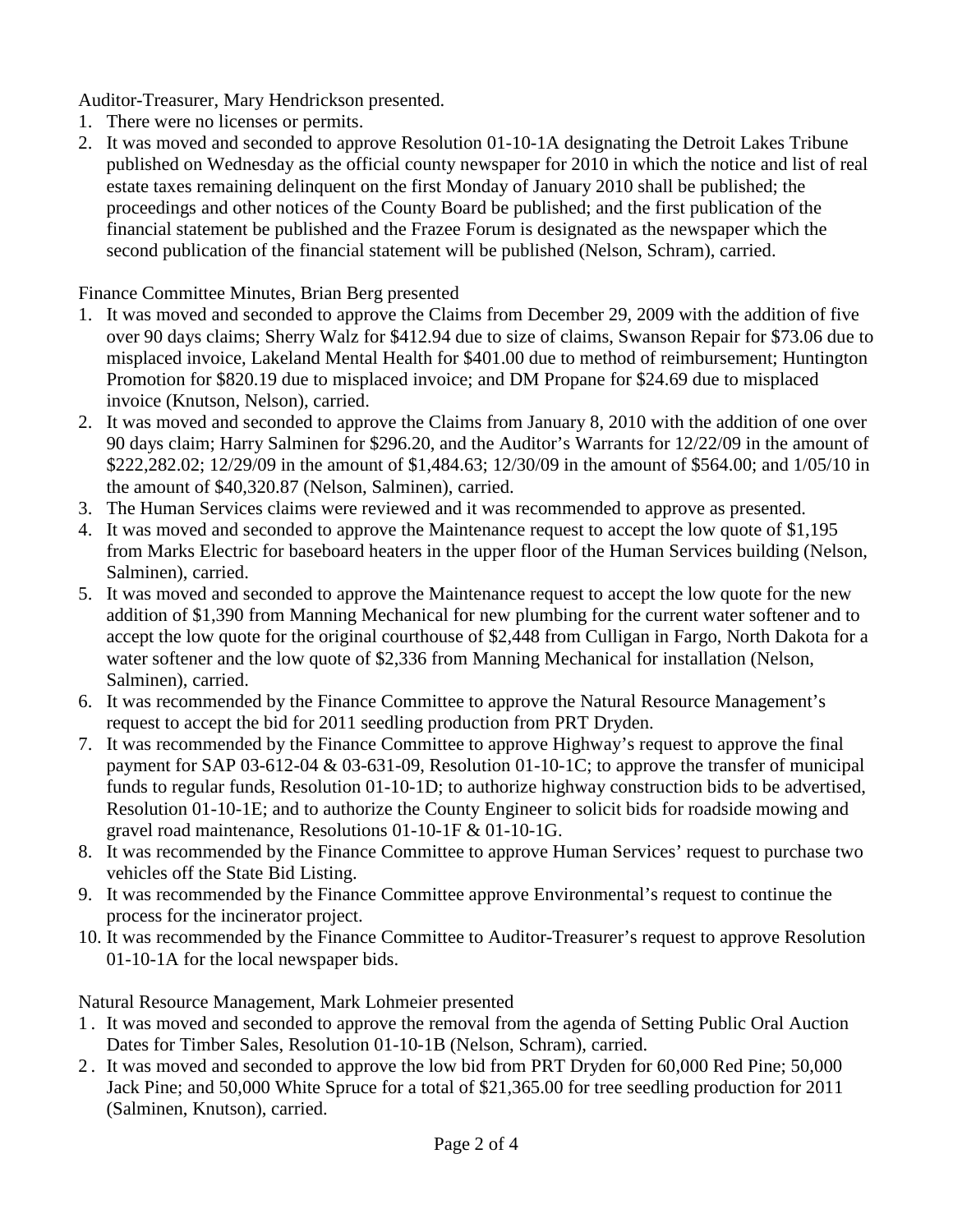3 . It was moved and seconded to approve signing the State Trail Permit for Wolf Pack Snowmobile Trails as the local sponsor (Knutson, Salminen), carried.

Union Negotiations, Nancy Grabanski presented

- 1 . It was moved and seconded to close the session for Union Negotiations (Salminen, Knutson), carried.
- 2 . It was moved and seconded to open the session concluding the Union Negotiations (Nelson, Salminen), carried.
- 3 . It was moved and seconded to accept and ratify the tentative agreements with the Teamster Local 320 Human Service Unit, Courthouse Unit, Dispatch/Jailer Unit and the Confidential Unit and to authorize the Board Chair to sign all contracts (Nelson, Salminen), carried.
- 4 . It was moved and seconded to approve a 1% general increase for the 2010 year to all non-union personnel and for the County Sheriff, County Auditor-Treasurer and County Recorder (Salminen, Schram), carried.

Resource Stewardship Association, Ruth Bergquist presented

1 . Ruth Bergquist of the Resource Stewardship Association presented information to the Board on the County's policy on cutting White pine and clear cutting Norway pine with a request for corrective action to not allow the removal of either tree in timber contracts and to follow the State's recommendations for preservation.

Human Services, Nancy Nelson presented

- 1. It was moved and seconded to add to the agenda Resolution 01-10-1I Grant application to West Central Initiative, Resolution 01-10-1H to support that the State of Minnesota strengthens the Child Support Program, Addendum to United Behavioral Health (Medica) contract, and Addendum to Purchase of Service Agreement between Becker County Human Services and White Earth Tribal Mental Health (Salminen, Knutson), carried.
- 2. It was moved and seconded to approve acceptance of Foster Adoptive Recruitment Grant in the amount of \$33,800 for the grant period of December 31, 2009 to June 30, 2011 to recruit potential adoptive and foster families that reflect the ethnic and racial diversity for whom foster and/or adoptive homes are needed (Salminen, Knutson), carried.
- 3. It was moved and seconded to approve increase in site capacity at DAC from 75 persons to 99 and to combine the Annex location and the main location into one license (Salminen, Schram), carried.
- 4. It was moved and seconded to approve the purchase of two new vehicles for the agency pool; a 2010 Impala at a cost of \$17,406.45 and a 2010 Grand Caravan at a cost of \$17,142 off the State Contract List (Salminen, Knutson), carried.
- 5. It was moved and seconded to approve the Grant Application to West Central Initiative, Resolution 01-10-1I in the amount of \$5,000 to purchase additional telephone equipment to take advantage of the telephone interview waiver of the Food Support program (Salminen, Schram), carried.
- 6. It was moved and seconded to approve Resolution 01-10-1H to Support that the State of Minnesota Strengthens the Child Support Program (Salminen, Schram), carried.
- 7. It was moved and seconded to approve the Addendum to United Behavioral Health (Medica) Contract to allow billing for mental health/substance abuse assessments (Salminen, Knutson), carried.
- 8. It was moved and seconded to approve the Addendum to Purchase of Service Agreement between Becker County Human Services and White Earth Tribal Mental Health that waives sovereign immunity in regards to enforcement of this specific agreement (Salminen, Schram), carried.
- 9. It was moved and seconded to approve the Human Services Claims (Salminen, Nelson), carried.
- 10. It was moved and seconded to approve the Community Health Claims (Salminen, Nelson), carried.